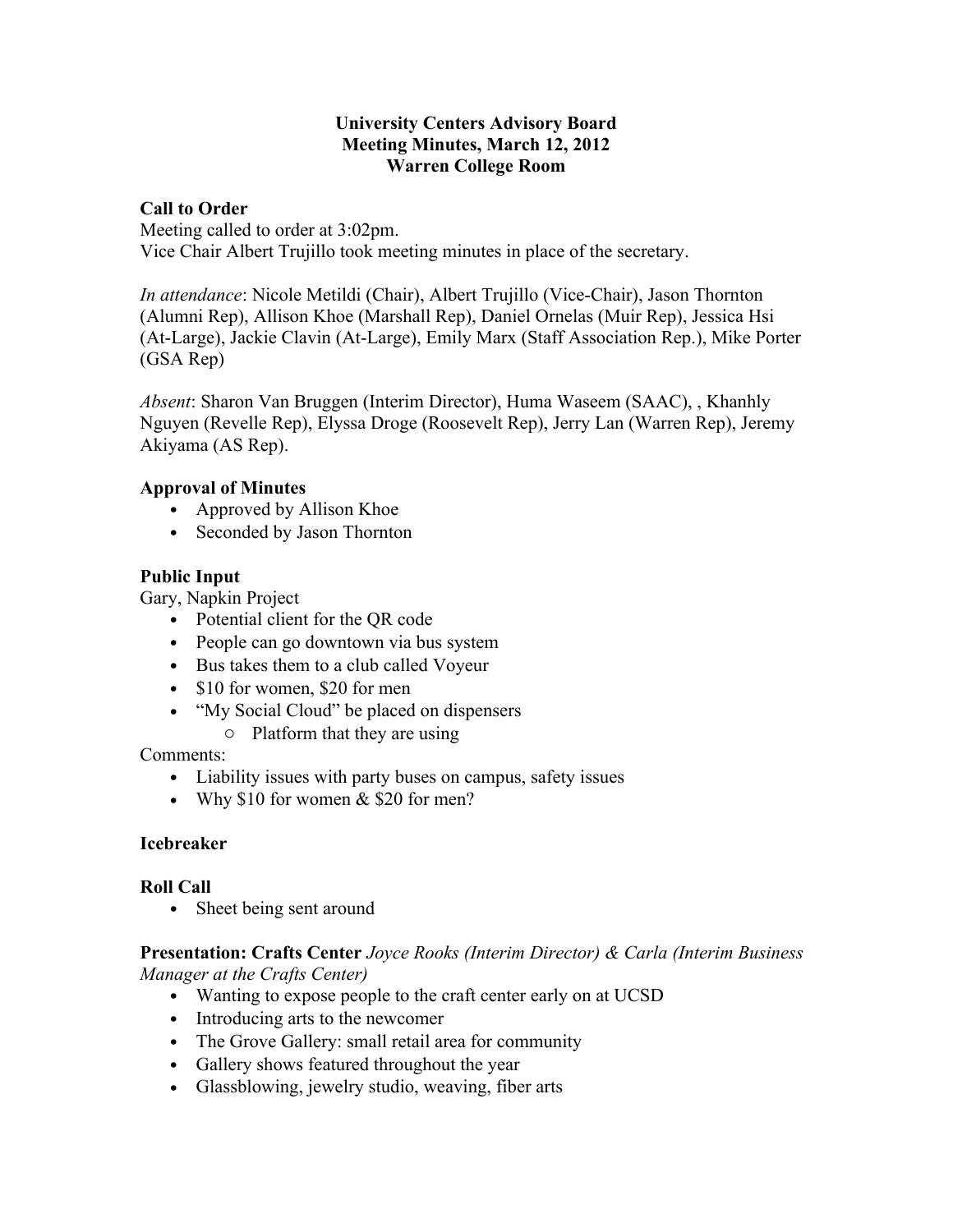- Spring sale during the first week of June
- Increasing publicity on and off campus
- 2011/12 projected budget:  $$315,650.00$
- 30 instructors and 10 student employees
- 27.78 of crafts center students are ucsd students
- 25.40 are faculty/alumni/staff
- Looking to increase enrollment
- Marketing plan: on campus publicity, increased student outreach, triton day, social media
- University extension, classes for younger people  $(k-12)$  coming up
- The TFactory: embroidery, t-shirts, hats, mugs

# **Chair Report,** *Nicole Metildi*

- Coop Committee
	- o Jessica & Mike, thank you for showing up!
	- o Went through MSA
	- $\circ$  GSA & AS have to certify the coops every two years
	- o Planning on meeting with coops sometime weeks 1-3 of Spring Quarter
	- o Present to AS week 4 or 5, Spring quarter
- UCAB Positions Next Year
	- o Elections will be week 4 or 5
	- o Consider: Chair, Vice Chair, At-large reps

## **Vice-Chair Report,** *Albert Trujillo*

- Spring Qtr Meetings
	- o Mondays at 3pm Spring Quarter
- Space Allocation
	- o No Meeting this week
- Secretary Position
	- o Interviews finished, will have a secretary next quarter

## **Interim Director Report,** *Sharon VanBruggen (Hugh Haghes filling in)*

- Fountain Project
	- **o** Lots of spilled water around the triton statue
	- **o** Looking for ways to contain water more effectively
	- **o** 2 designs, Straw Poll:
		- Option 1: 1
		- Option 2: 8
- Renewing Rubio's
	- **o** Not signed yet, but most likely WILL happen
- Retail Survey
	- **o** Need feedback
	- **o** Universitycenters.ucsd.edu